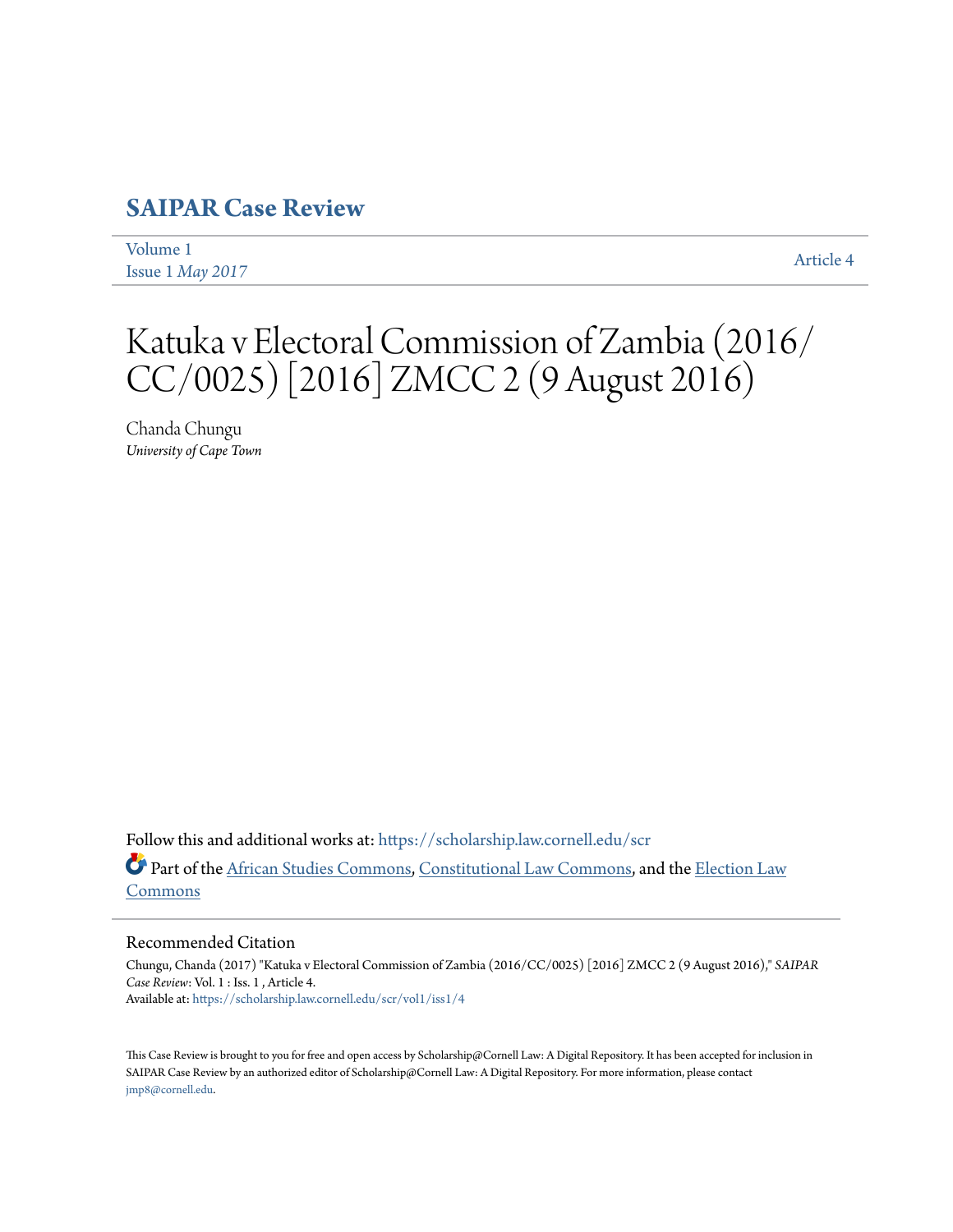# **Katuka v Electoral Commission of Zambia (2016/CC/0025) [2016] ZMCC 2 (9 August 2016)**

*Chanda Chungu*

#### **The Facts**

The dispute concerned the Parliamentary election in the Petauke constituency in the Eastern Province of Zambia. The Petitioner was seeking an order by the Constitutional court compelling the Electoral Commission of Zambia ("ECZ") to cancel the Parliamentary elections in Petauke Central constituency and call for fresh nominations.

According to Article 52(6) of the Constitution of Zambia (Amendment) Act, elections must be cancelled when a candidate withdraws, dies or is disqualified before the election date. The Petitioner based his claim on the alleged withdrawal of one of the candidates for the Parliamentary seat, Mr. Josab Changa. The Petitioner relied on newspaper articles and media reports that alluded to the fact that Mr. Changa had withdrawn his candidacy for the Petauke Central Parliamentary seat. The Petitioner alleged that Mr. Changa's failure to clarify the media reports when asked to do so by ECZ was evidence that he had withdrawn from the election, and therefore the election had to be cancelled and fresh nominations called for.

In response, the Electoral Commission of Zambia averred that it was a public body established to serve the interest of the people of Zambia and could not, when discharging its functions, be driven by rumors. The ECZ further averred that after calling Mr. Changa to a meeting and asking him to submit a formal withdrawal of his candidature, he failed to do so. As a result of not receiving official notification of his withdrawal as a candidate, the commission argued that they had no reasonable cause to cancel the election in terms of Article 52(6).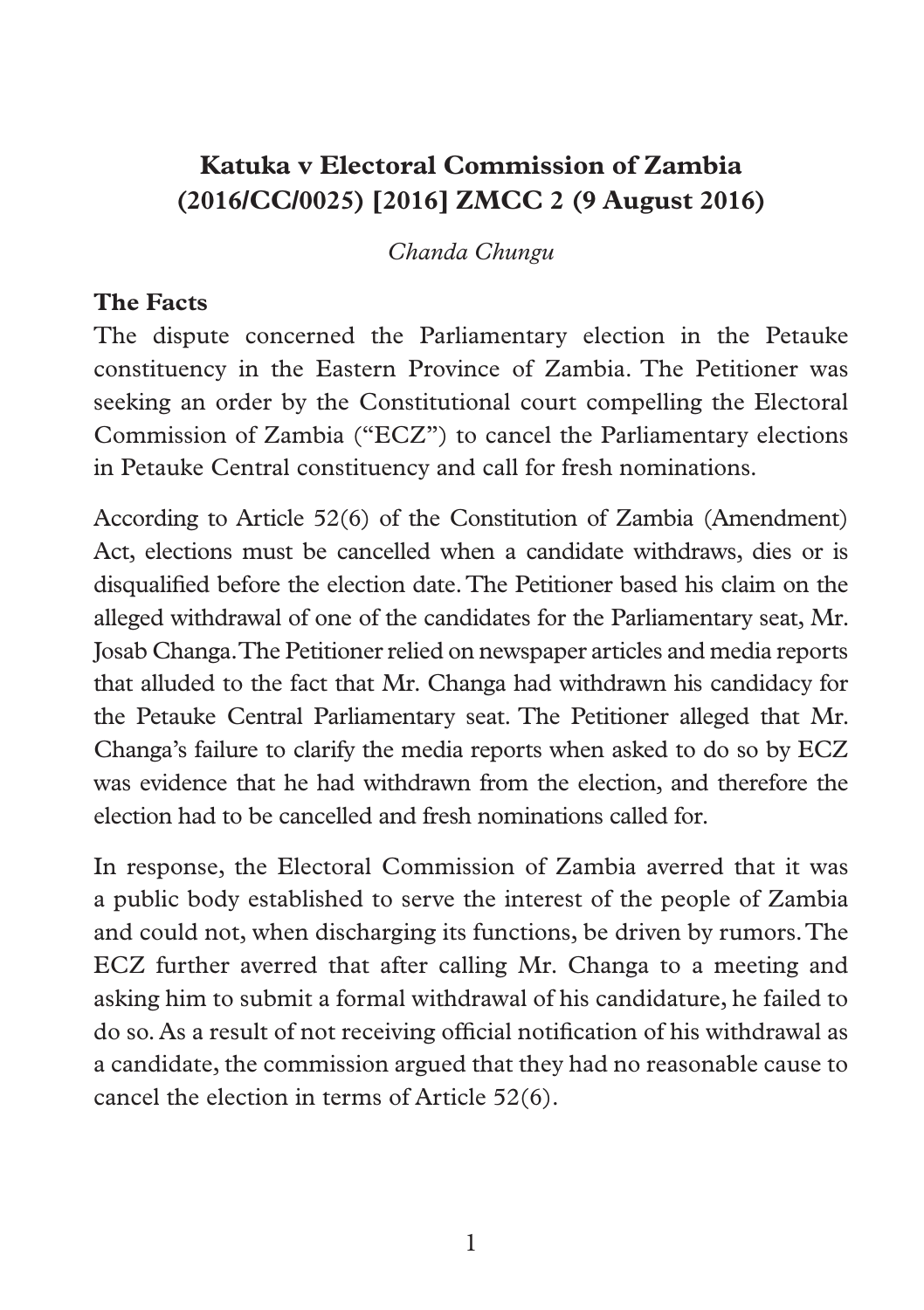# **Legal Issues**

Substantively, the legal issue to be determined by the court was this; what constitutes withdrawal of candidature for an election to the National Assembly?

### **The Holding**

The court held that since a Petitioner who alleges a fact must prove it to the required standard, the fact that the Petitioner did not provide documentary proof (besides media reports), meant that the evidentiary burden was not discharged. The failure of the Petitioner to cite Mr. Changa as a respondent was also detrimental to this case, as he could not definitively state if he had actually withdrawn his candidature.

The court was emphatic that a withdrawal of candidature must be formal, that is, expressed in writing to the Electoral Commission of Zambia. The court held that in the same manner one formally files nomination papers to run for a Parliamentary seat, one must also formally write to the commission when withdrawing from an election. Notably, the court refused to take judicial notice of newspaper reports of Mr. Changa's alleged withdrawal.

Because no formal communication or letter of withdrawal was received, the court held that ECZ had no legal basis on which to cancel elections and call for fresh nominations and that consequently; Article 52(6) was not breached.

# **The Significance**

The case raises interesting questions about judicial notice. The Shamwana<sup>1</sup> case is probably the leading case on judicial notice in Zambia. It held that a court may take judicial notice of facts which are common knowledge and in doing so may refer to its own record.<sup>2</sup> In the well-known British

*<sup>1</sup> The People v Edward Jack Shamwana and 12 others* (1982) Z.R. 122 (HC)

*<sup>2</sup> Ibid at page 11.*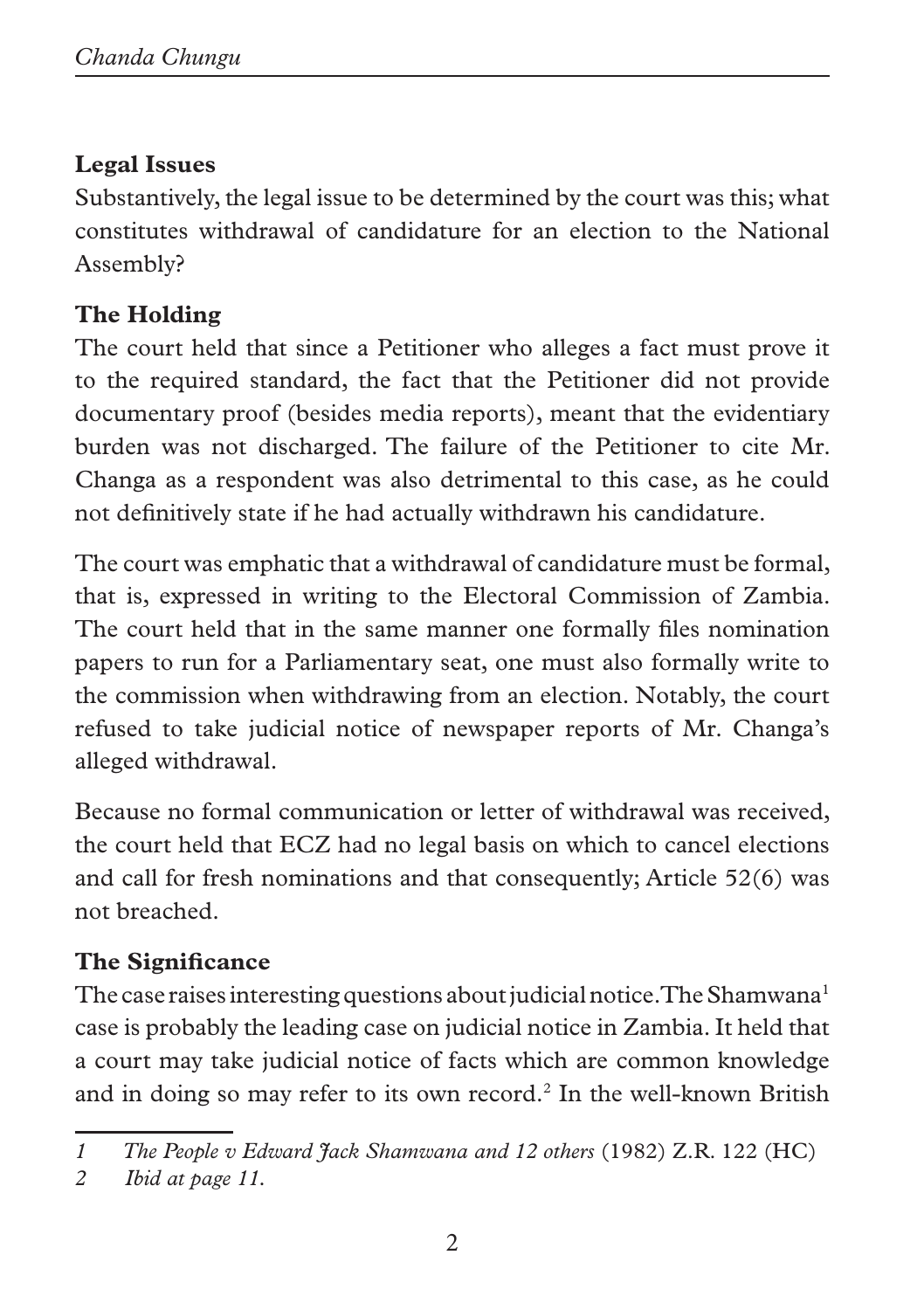case of Commonwealth Shipping v Peninsular Branch Service,<sup>3</sup> the court held that judicial notice shall be taken from facts which are of "general knowledge" or from "inquiries to be made by himself for his own information from sources to which it is proper to refer".4 Whether or not taking judicial notice of the facts as reported by a newspaper article would be "proper to refer" was a question that the court did not directly engage in. As was accepted in Shamwana, it would be pedantic and futile for a court to insist on further proof when the facts presented before the court are that which everyone is fully aware of. 5

However the conservative approach taken to judicial notice of newspaper articles by the court cannot be assailed, considering the fact that it may not always be possible for a court to verify the authenticity of media reports. Unverified media reports can be erroneous and even malicious, and it would thus be a grave injustice for a court to permanently alter the rights of a party based on conjecture. However judicial notice of facts contained in newspaper articles have been given effect in other jurisdictions.<sup>6</sup> It would therefore have been useful for the court to consider comparative jurisprudential developments of the doctrine of judicial notice and engage with the principles established in the Shamwana case. The Shamwana court did hint at the fact that courts may take judicial notice of facts contained in newspaper articles provided that those facts are supported by another form of proof.<sup>7</sup> This was the perfect opportunity for the highest court to extrapolate this matter and establish the circumstances under which media reports can be relied upon, if any.

The court went on to hold that formal withdrawal of candidacy is required in the same way that formal notification of a nomination is required. It is

*<sup>3 (1923)</sup> A.C. (House of Lords) 1922.*

*<sup>4</sup> Commonwealth Shipping (n3) at p. 212.*

*<sup>5</sup> Also confirmed in The People v. Fred M'membe and others 1996//HP/38*

*<sup>6</sup> See The Washington Post v. Robinson, 935 F.2d 282, 291-92 [D.C. Cir. 1991]]*

*<sup>7</sup> Shamwana (n3) at page 12.*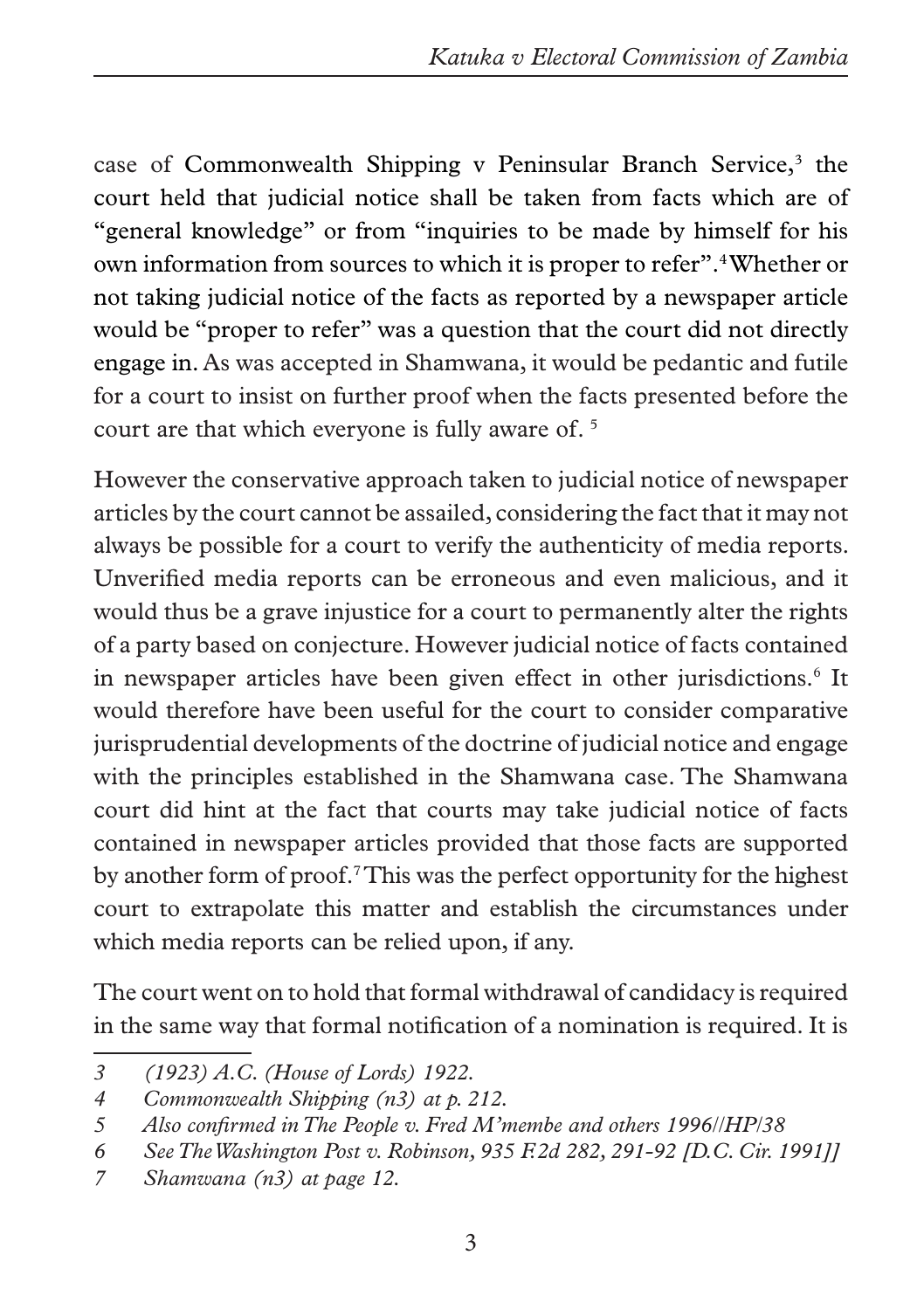interesting that the court did not make reference to section 31(2) of the Electoral Process Act,<sup>8</sup> which requires written notice for the withdrawal of nomination for an election in any constituency. The requirement of formal written notice is clear, and it was the intention of the legislature (and the court in this instance) to insist on formal withdrawal to ensure certainty. It is rather strange that the Court did not make reference to the Electoral Process Act since Article 52 (6) of the Constitution cannot be viewed in isolation from that Act. Fortunately, despite not referring to the Act which regulates the process for elections in Zambia, they upheld the requirement for formal, written notice of withdrawal.

It therefore follows that even if judicial notice was taken of the newspaper article, and that article had been allowed to inform the decision to invoke Article 52(6) and call for fresh nominations, such a decision would have been contrary to the Electoral Process Act which requires formal written notice of withdrawal.

The implication of this Constitutional court decision is that formal withdrawal is necessary. Not only would this be in line with the preexisting law in the Electoral Act, it also ensures that the candidacy process is formal at both the nomination and withdrawal stage rather than having separate processes which could cause confusion and uncertainty in the administration of elections.

The court commented on the failure of the Applicants to cite Mr. Changa as a party to these proceedings. Election petition cases cite both the Electoral Commission of Zambia and the winning candidate as respondents<sup>9</sup> to afford that candidate an opportunity to make representations. It must be noted that citing of the winning or relevant

*<sup>8</sup> No. 35 of 2016 (repealed the Electoral Act No. 12 of 2006).*

*<sup>9</sup> See for example: Vincent Mwale v Eustarckio Kazonga and ECZ 2011/HP/ EP/53 and Simunyawa and Sikufele v Musoktwane and ECZ (Appeal No. 170/2013) (2016) ZMSC*